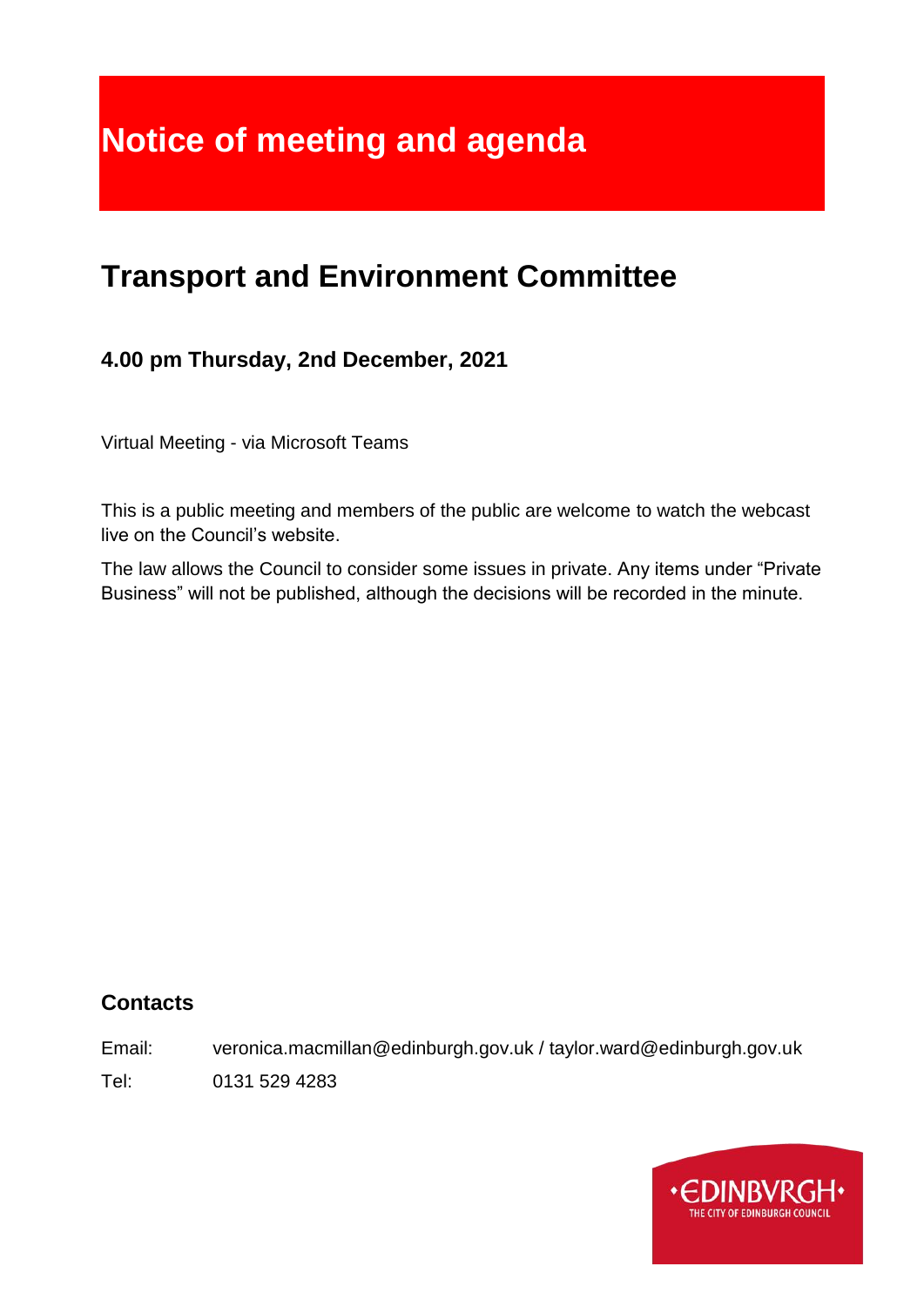## **1. Order of Business**

**1.1** Including any notices of motion and any other items of business submitted as urgent for consideration at the meeting.

#### **2. Declaration of Interests**

**2.1** Members should declare any financial and non-financial interests they have in the items of business for consideration, identifying the relevant agenda item and the nature of their interest.

#### **3. Deputations**

**3.1** If any.

#### **4. Minutes**

**4.1** None.

#### **5. Forward Planning**

- **5.1** None.
- **5.2** None.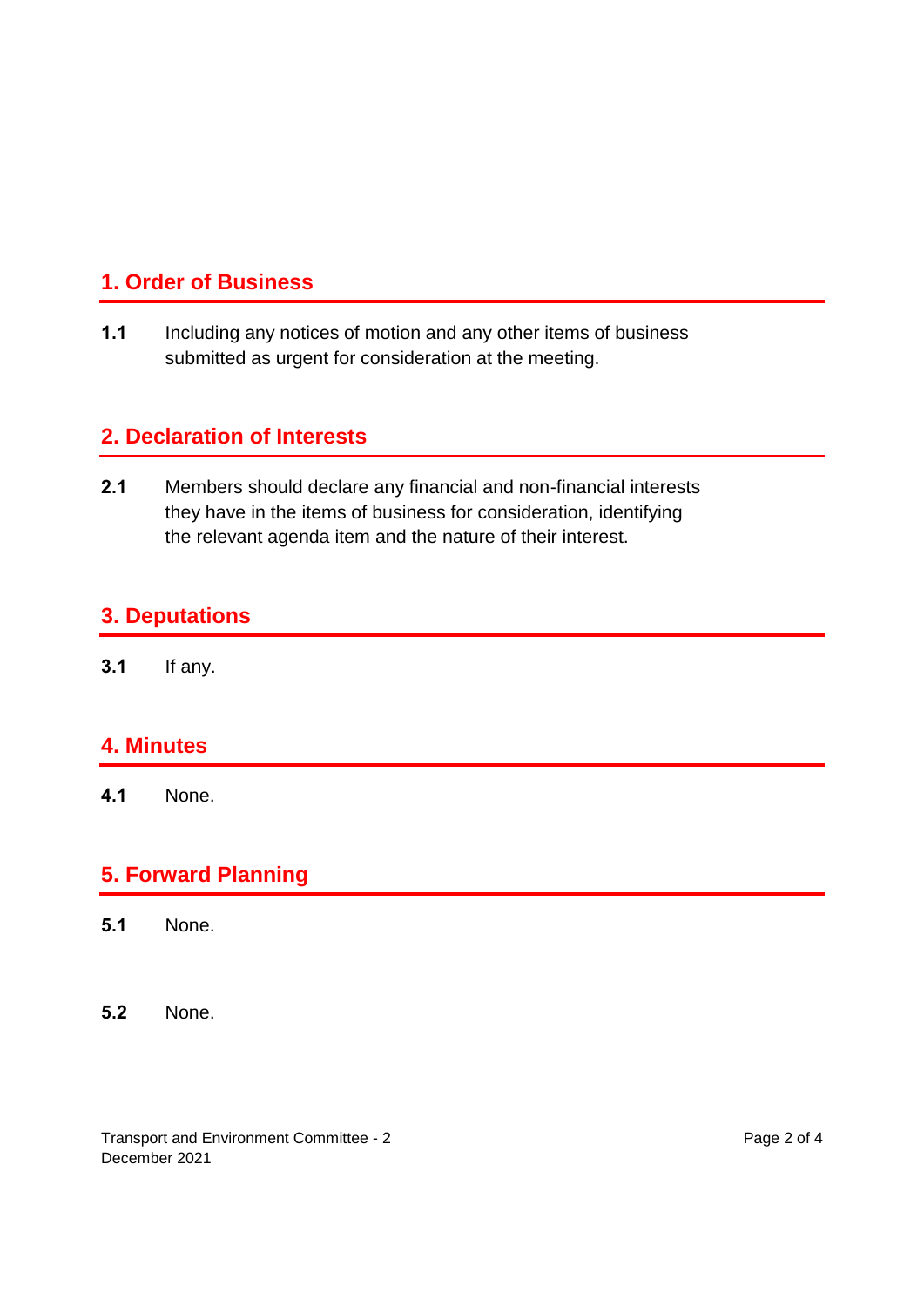#### **6. Business Bulletin**

**6.1** None.

#### **7. Executive Decisions**

**7.1** Brunstane Road Closure (ETRO Progress Report) – Report by the Executive Director of Place 5 - 88

Note: Members are advised that the report at 7.1 includes an option, which, if accepted, would require a change to the Transport and Environment Committee item 7.7 of 11 November 2021. This decision can only be changed if the Convener rules a material change of circumstances.

#### **8. Routine Decisions**

**8.1** None.

#### **9. Motions**

**9.1** If any.

#### **Nick Smith**

Service Director, Legal and Assurance

#### **Committee Members**

Councillor Lesley Macinnes (Convener), Councillor Karen Doran (Vice-Convener), Councillor Eleanor Bird, Councillor Maureen Child, Councillor Graham Hutchison, Councillor David Key, Councillor Kevin Lang, Councillor Claire Miller, Councillor Stephanie Smith and Councillor Iain Whyte

#### **Information about the Transport and Environment Committee**

The Transport and Environment Committee consists of 11 Councillors and is appointed by the City of Edinburgh Council.

Transport and Environment Committee - 2 December 2021